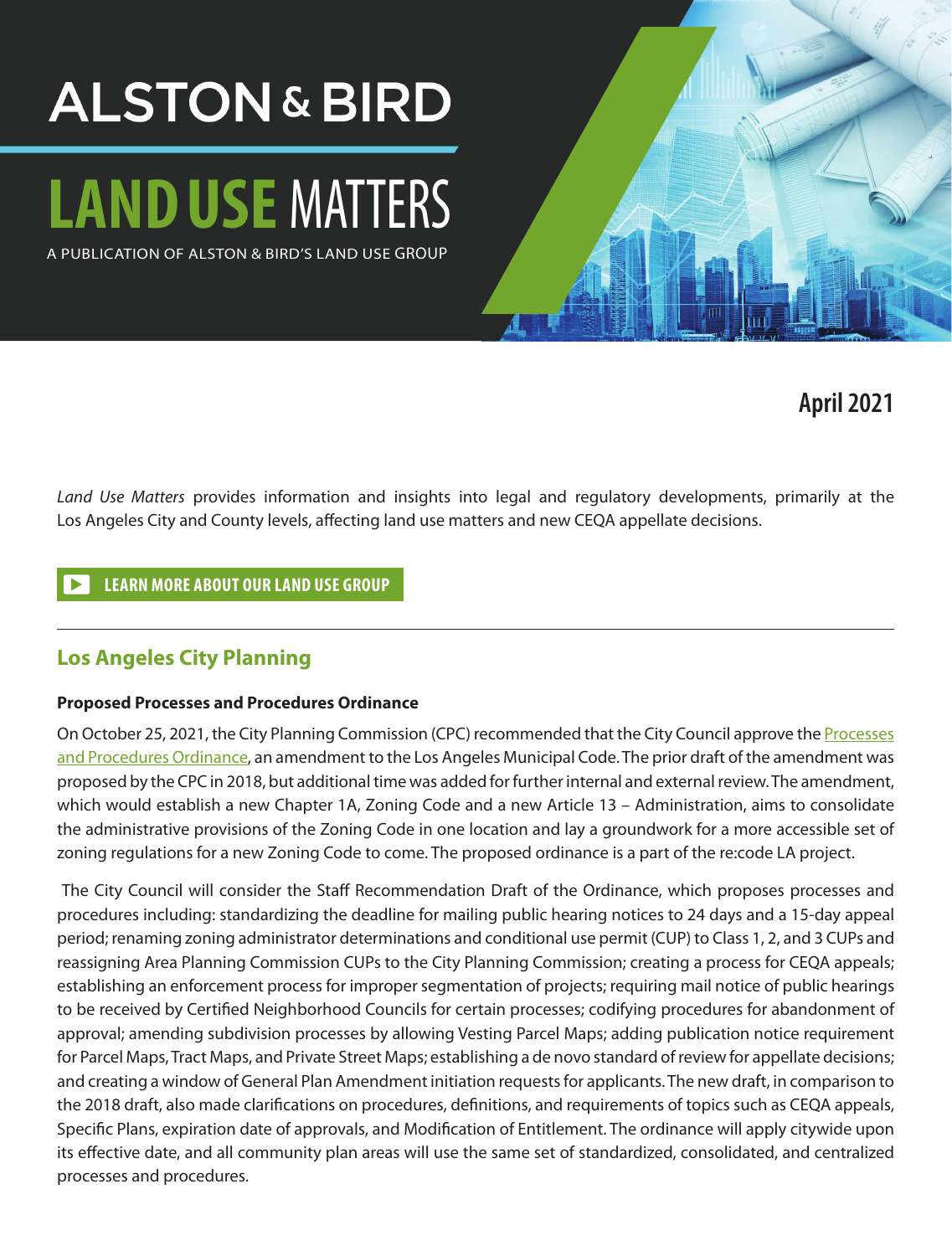#### **Hollywood Community Plan Update**

On March 18, 2021, the CPC recommended approval of the **Hollywood Community Plan Update** (HCPU), which was last updated in 1988. The HCPU proposes incentives for affordable housing in the Regional Center area, new provisions to expand the Media and Entertainment District to preserve the industrial area and create jobs, and redesignating hundreds of acres of residential hillside land as open space. The update will go before the City Council Planning and Land Use Management Committee and to the full City Council for adoption later this year.

#### **California Environmental Quality Act**

#### *[Organizacion Comunidad de Alviso v. City of San Jose \(Microsoft\)](http://sos.metnews.com/sos.cgi?0221//H046458)* **(6th App. Dist., February 9, 2021)**

The Court of Appeal affirmed the trial court's dismissal of a CEQA lawsuit based on the plaintiff's failure to name the project applicant (real party in interest) within the 30-day statute of limitation. While failure to name all necessary parties within the statute of limitation, which is triggered by the filing of the notice of determination (NOD), is mandatory under CEQA, the plaintiff in this case argued that the city should be estopped from asserting the statute of limitation defense because it failed to provide the operative NOD to the plaintiff even though the plaintiff requested special mailing of the NOD during the entitlement process. The court of appeal held that while the city had violated CEQA in failing to provide the requested NOD to the plaintiff, that was no defense to the statute of limitation, which is triggered on the posting of the NOD with the county and not on any individual's actual receipt of the NOD.

This publication by Alston & Bird LLP provides a summary of significant developments to our clients and friends. It is intended to be informational and does not constitute legal advice regarding any specific situation. This material may also be considered attorney advertising under court rules of certain jurisdictions.